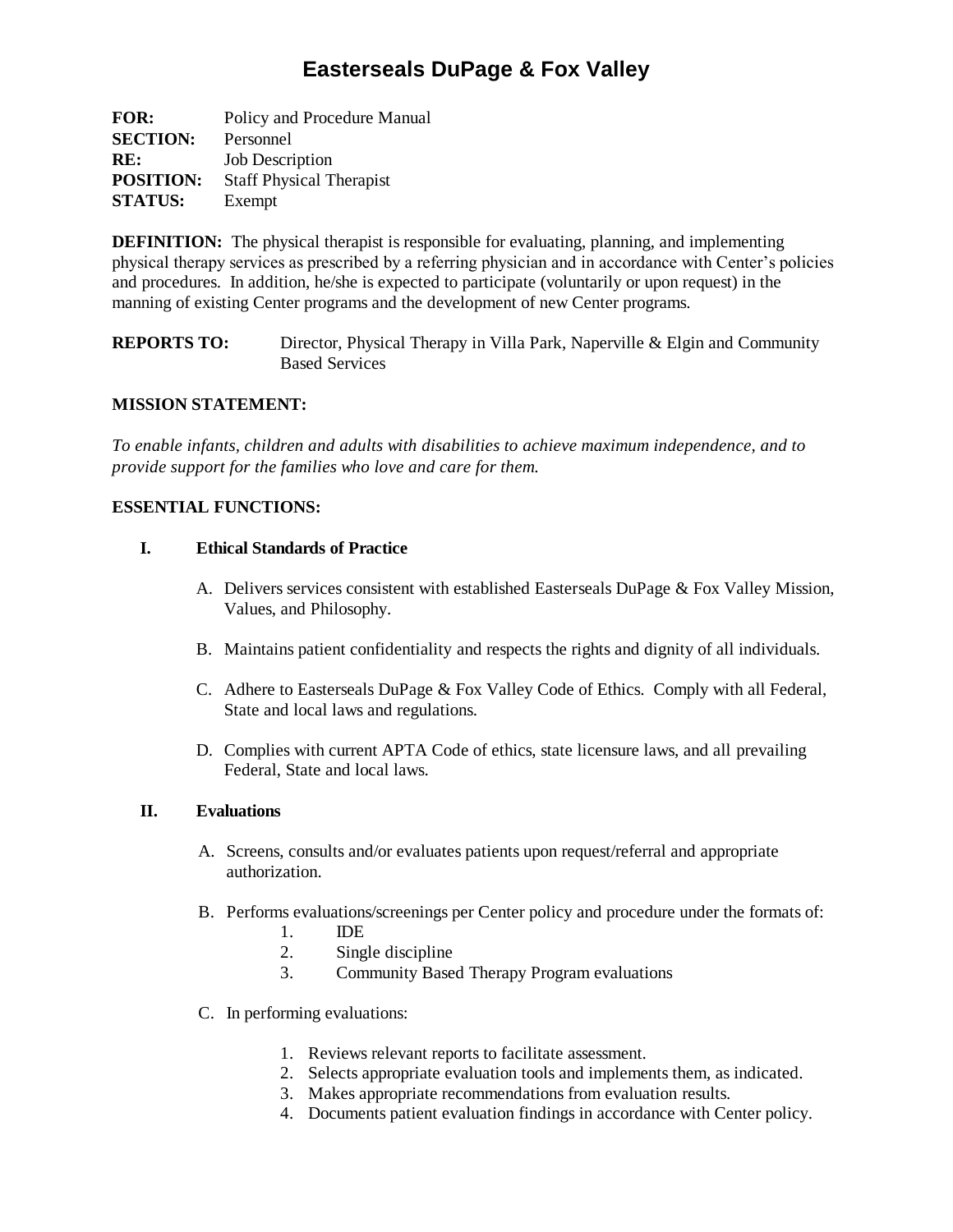#### **III. Administration of Therapy**

- A. Establishes a Treatment Plan from initial evaluation.
- B. Administers program effectively:
	- 1. Utilizes appropriate treatment procedures and techniques.
	- 2. Adapts treatment to patient's abilities and needs.
	- 3. Identifies resources and integrates information on resources into program planning and implementation.
- C. Continually evaluates, predicts program outcomes and updates Treatment Plan based upon client's/family's changing needs.
- D. Meets current productivity expectations as outlined by the department.
- E. Provides appropriate client and family education and training.
- F. When appropriate, acts in coordination with other therapies as a team member in the planning of each client's therapy program.
- G. Communicates with other internal and external team members, referring physician, and other relevant stakeholders as authorized by client family/legal guardian.
- H. Serves as client case manager, when assigned.
- I. Establishes the discharge/transition plan and refers client to other services/programs, as needed.
- J. Provides follow-up procedures:
	- 1. Gives home program.
	- 2. Increases or decreases therapy as indicated.
	- 3. Discharges when appropriate or refers to appropriate alternative placements.
- K. Attends and participates in school staffings, clinics, etc., as requested.
- L. Assists in recommending and fitting equipment from appropriate sources.
- M. Sanitize toys and treatment space.

#### **IV. Documentation**

- A. Maintains efficient records:
	- 1. Writes patients progress reports and evaluations in accordance with Center's policy.
	- 2. Serves as case manager when assigned, acting to help in the coordination of all documentation needs.
	- 3. Assist with finance department's needs relating to documentation.
	- 4. Prepares discharge upon termination of services.
	- 5. Acts to assure therapy records are complete upon clients' discharge.

# **V. Department Program Development**

A. Attends staff meetings, interdepartmental meetings, in-services, clinics, and Medical Advisory Board, as necessary.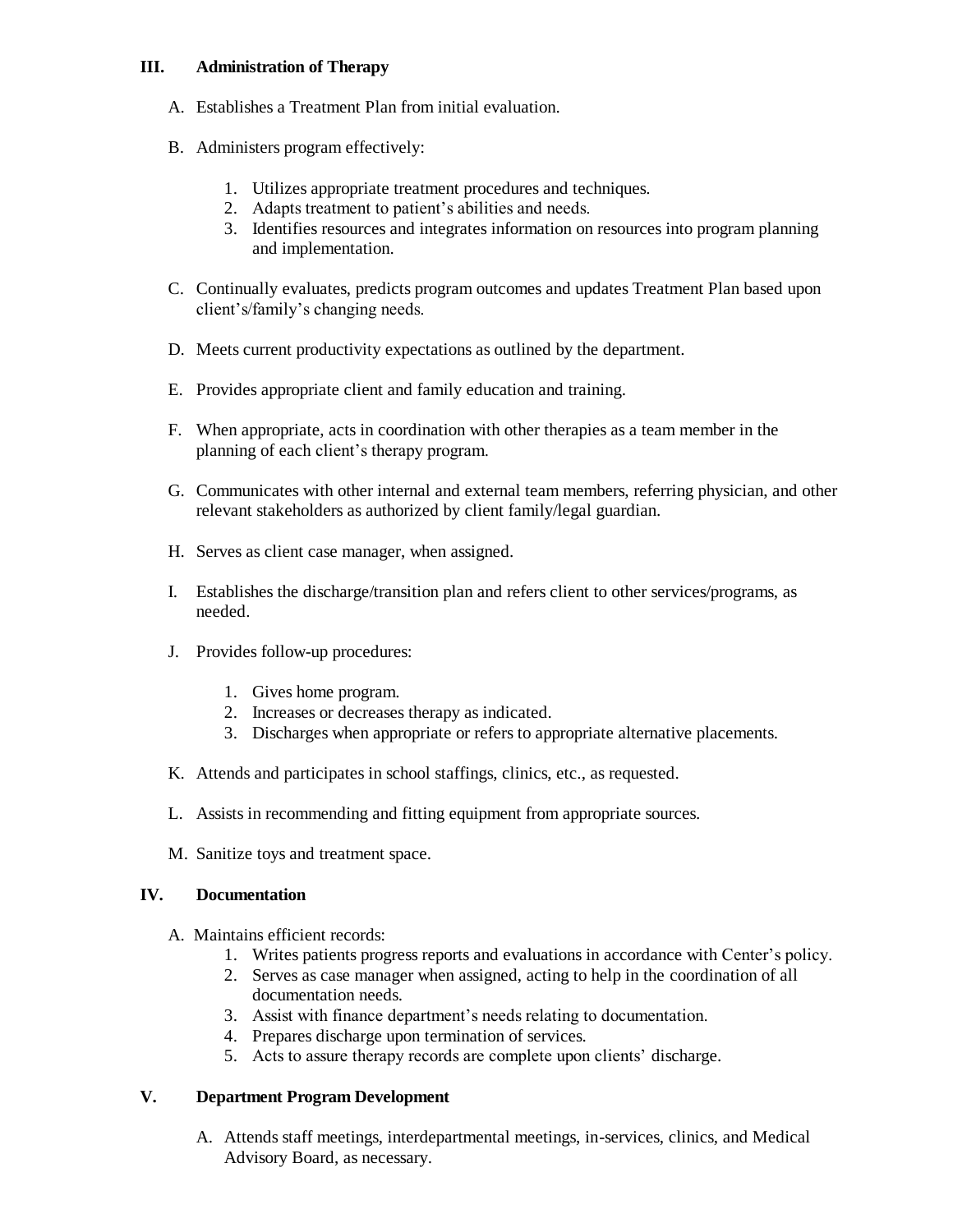- B. Participates in the development of and the review of department policies and procedures relating to treatment, documentation, and program development.
- C. Maintains and develops professional skills through the pursuit of continuing education and membership in professional organizations.
- D. Promotes nurturing/mentoring of fellow staff members through sharing of information and the commitment to a team approach.
- E. Helps to maintain department supplies, equipment, and toys.
- F. Participates in the planning for and training of physical therapy students.

## **VI. Other**

A. Therapist will participate in fulfilling Community Based Therapy programs/contracts as requested.

> 1. Job duties and expectations specific to contacts will vary in accordance to the terms of the agreement between this Center and the agency contracting our services.

2. For Center developed Community Based Therapy program(s), job responsibilities and expectations will be reviewed with therapist by Community Based Therapy Manager.

- B. Therapist will participate in fulfilling Assistive Technology Department responsibilities as outlined by AT Department (i.e. Seating Clinic, AT Evals).
- C. As requested, therapist will participate and/or coordinate responsibilities outlined for specific clinics.

#### **QUALIFICATIONS:**

- 1. Must have a degree or a certificate in physical therapy from a school approved by CAPTE (Commission on Accreditation for Physical Therapy Education).
- 2. Must be licensed or license eligible as defined by the Illinois Physical Therapy Act.
- 3. Must have Early Intervention Certification or be eligible.
- 4. Maintain current CPR certification.

# **REQUIREMENTS:**

Unless exempted by the Americans with Disabilities Act, all persons hired for this position are required to perform the following essential functions:

- 1. Lift up to 50 lbs. on an as-needed basis
- 2. Perform the basic life operational functions of talking, hearing, vision
- 3. Perform repetitive motions (i.e. computer keying and/or dialing phone)

This position requires exposure to the following environmental factors:

- 1. Daily contact with domestic and industrial cleaners;
- 2. Exposure to variable noise levels;
- 3. Occasional contact with noxious smells;
- 4. Frequent exposure to communicable illnesses